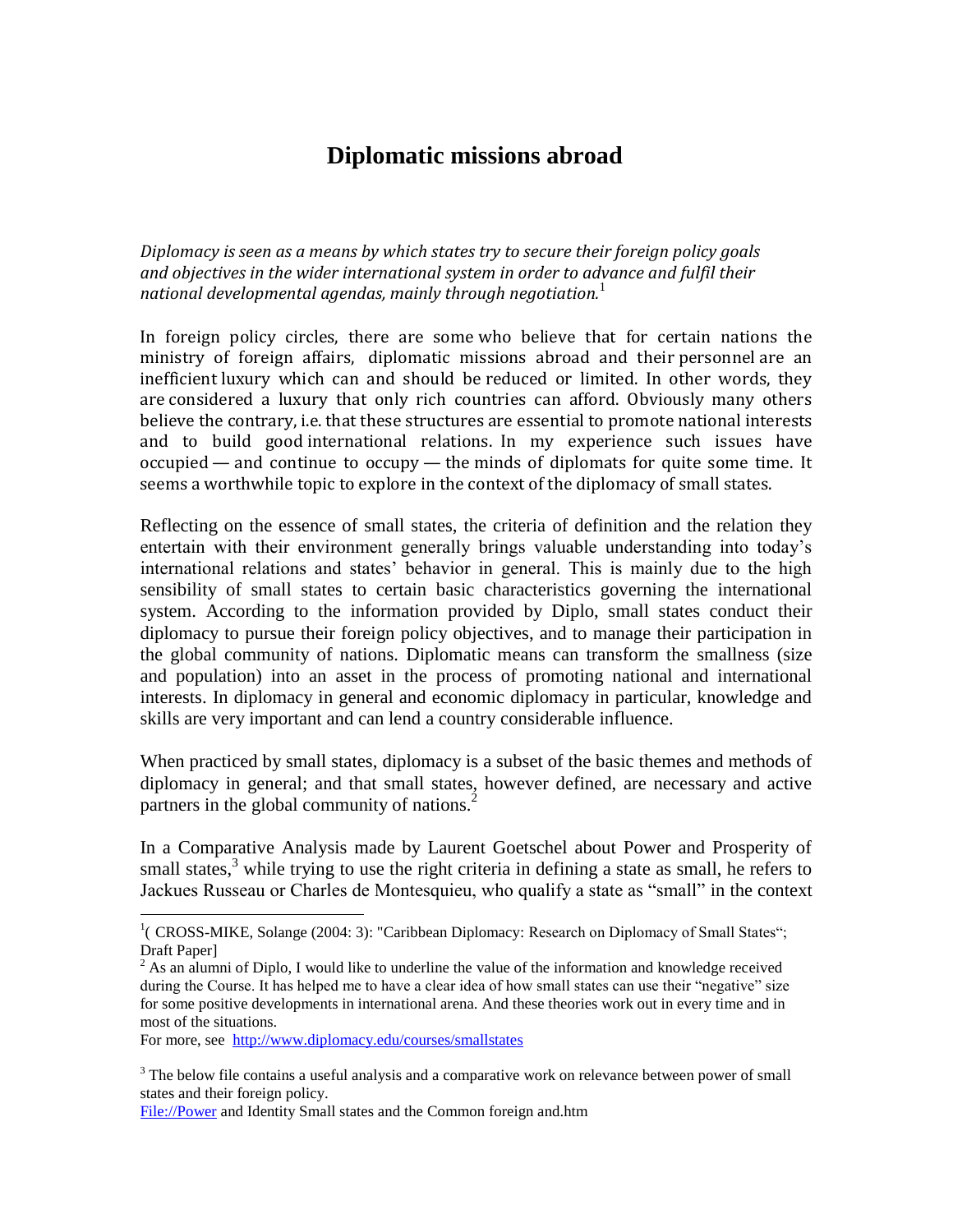of policy and international system, as a state which is perceived as no danger to neighboring states. But, as the author itself poses, with democracy well-established in large and small states, what significance does the concept of small states in the context of international system retain?

Or, to go further with proper question: Can small states have only envoys instead of MFA and diplomats living abroad to carry on the foreign policy in an international system?

Thinking that small-state concept has always been a relative term and the qualification of a state as small only makes sense in relations with large ones, I believe that significance of smaller depends on the notion of power and the nature of international system.

So, the concept of small states is not based only on territorial extension, but on the importance of power also, qualitative and quantitative criteria.

In his book "Power and prosperity", Mancur Olson analyses the logic of Power and its implications on international politics and international system. He, insightfully argues that "when an individual has much more power than another, he may be better able to serve his interests by threatening to use-or by using- force than by voluntary means, he may be able to obtain for free what would otherwise be costly".<sup>4</sup>

If we refer to the theories of International Relations and their explanations, we see that the balance of power is the ordering mechanism in the international system. In other words, the national interest is shaped by the states' power relative to other states. That is to say, foreign policy is dictated by the logic of international system and the distribution of power among states.<sup>5</sup> It is assumed that, in implementing foreign policies, leaders are relatively unhindered by their domestic political systems.

The power-political map constructs international relations as a continuous struggle for power by states. States ultimate ends are not discussed; rather, states are assumed to seek to maintain their power, to extend their power, or to demonstrate their power (in the pursuit to maintain or extending it). Only power, it is assumed, can restrain power. Hence, the only mechanism which provides some modicum of order in international relations is the balance of power. The only effective way to manage the balance of power is through a developed and sophisticated diplomacy. Diplomacy is an arena of concern only for decision-makers and is presented as a virtually autonomous sphere of action. Public opinion and domestic constrains on foreign policy are virtually ignored in most of the cases.

But, small states, I believe, should pay much more attention to building foreign policy, considering again the fact that they are always seen, by big ones, as "fragile creatures in

 $\overline{a}$ <sup>4</sup> Olson, Mancur.2000, "*The dark side of the Force", POWER AND PROSPERITY*, published by Basic Books, p. 60-65

 $<sup>5</sup>$  Wood, Ngaire. 1996. Explaining International Relations Since 1945,</sup>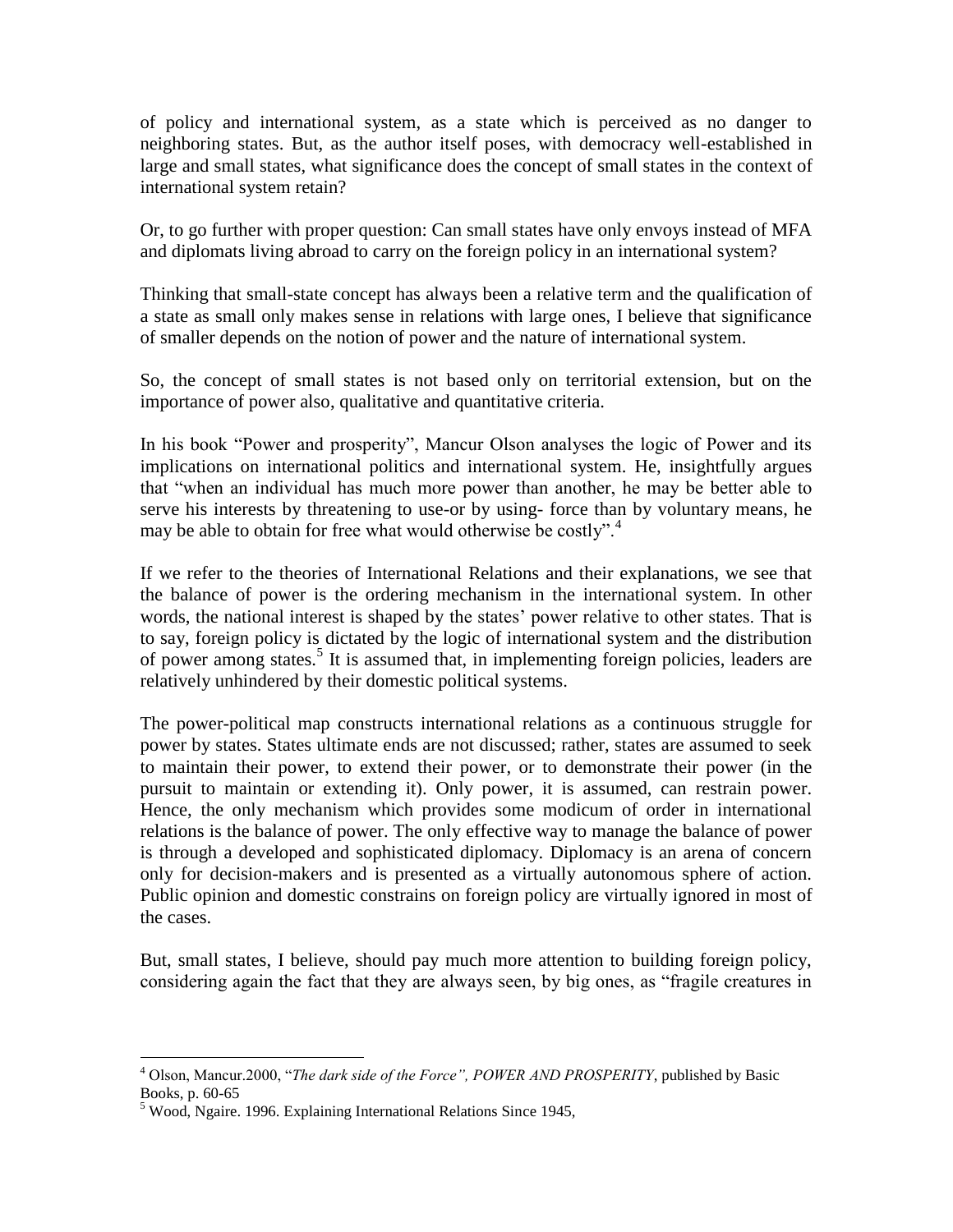the rough sea of international system<sup>56</sup> in order for them to manage themselves in the field of high politics and to "survive" in an international system, despite their territorial extension.

As a conclusion, I can say that despite the high expenses needed to keep the diplomatic missions overseas and the MFA at home, I believe that these missions, their functions and officials are necessary for the "small states". Of course, expenses are considerable, but:

-It is very important to reside in a country with which you have relations or you intend to establish and consolidate them, based on reciprocal interest

-If you are interested in the above, you should know the environment, the society, the culture, the people, and these can be only through living in that country, living with those people, understanding their mentality, working with them, cooperating with them.

-If you want/wish to advance the national interest of your country towards another one, either a neighboring or not, you have to carefully work in this context. I mean, you should know the interest of the people, the tradition, the preferences, the resources. In this case I refer to the investments, and for this you have to stay in that country and work to know and prepare the ground.

-Only by using "smartly" diplomatic means, small states can play a significant role in international arena.<sup>7</sup>

-In trying to identify clear objectives of small powers in international/ global politics, development of the international community is undoubtedly very important. This means, the context where the small states develop their own interest.

-If one (small state) needs to promote its own state in relation to another state or in international arena, it has to have its standard structures abroad. This means a continuous work and needs to be done from the proper countries you are interested in, not from home.

Nonetheless the above, I agree to say that the envoys can play an important role in building international relations and in advancing the national interests of small states

 $\overline{a}$ 

 $6$  The question of definition, the criteria and the concepts related to them are very well analyzed in the paper of Laurent Goetschel, a Final Report which is found in [file://A:\Power](file:///D:/Zemaida/DOK.KOMPJUTERI%20VJETER/Dokumenta/Punimet%20e%20Zemaida/Power) and Identity Small states and the Common foreign, [file:///C:/Users/Zemaida/Downloads/200009\\_Goetschel%20\(5\).pdf](../../AppData/Local/Microsoft/Windows/Temporary%20Internet%20Files/Content.Outlook/Downloads/200009_Goetschel%20(5).pdf)

 $<sup>7</sup>$  An example might be the small state of Qatar, which has challenged the perception that small states</sup> cannot be

active players in the global system. While many small states have played it safe by keeping a low profile in the international arena, Qatar has used public diplomacy strategies to successfullymake a noticeable impact in world affairs. For more, see

http://www.academia.edu/3278129/Strong\_Small\_State\_Diplomacy\_A\_Case\_Study\_of\_Ho w\_Qatar\_Used\_Power\_Well